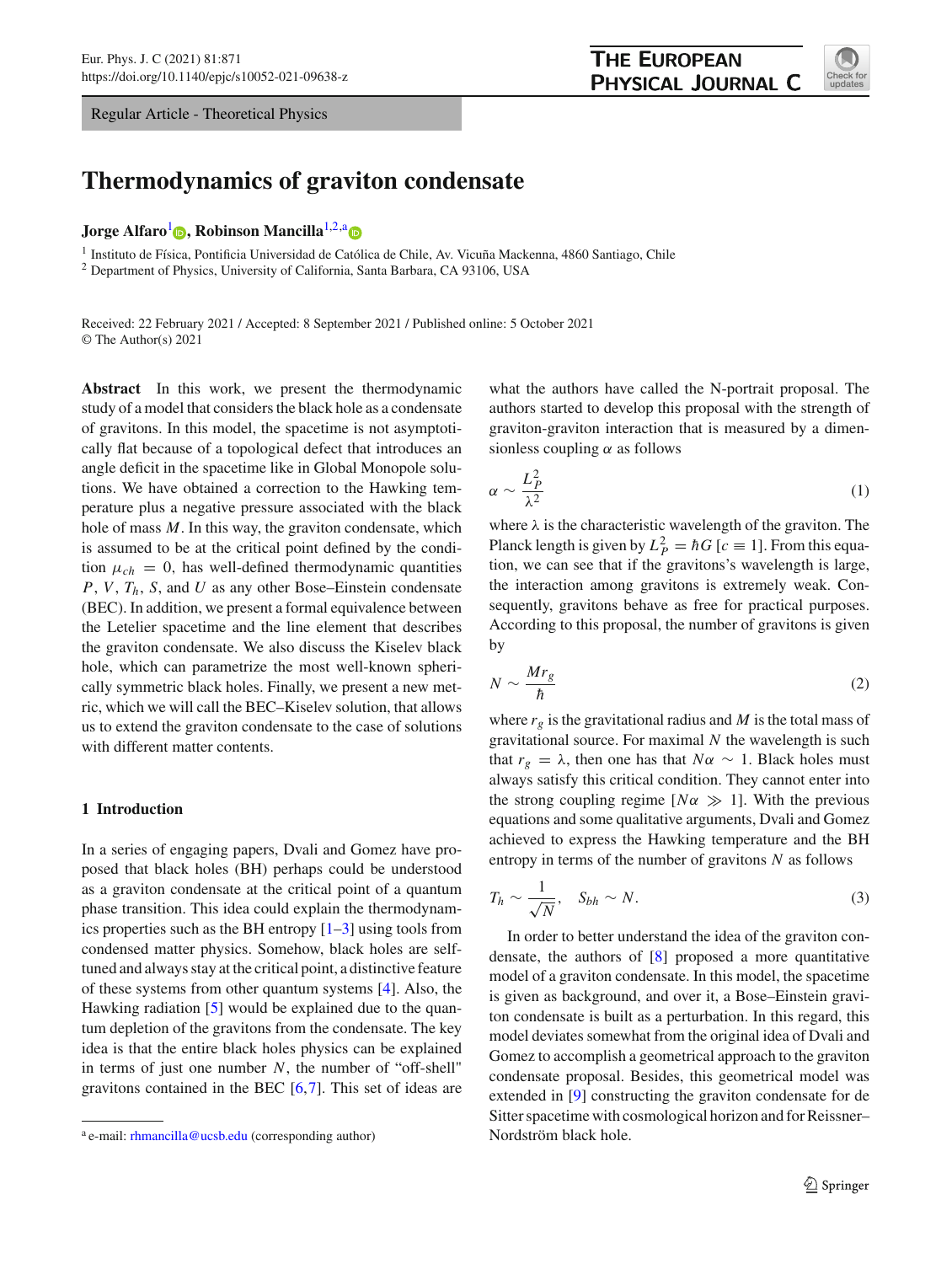So far, it has not been computed in the geometrical graviton condensate model an explicit description of the BH thermodynamics, a fundamental aspect to discuss any possible explanation of the ultimate nature of the black holes. Also, if a black hole can be described by a graviton condensate, should not we associate the black hole with a pressure and volume term like any other condensate? if this was the case, one should alter the standard description of BH thermodynamics where there is no a thermodynamic volume associated with the black hole. The main purpose of this work is to show a consistent thermodynamic description of the graviton condensate using the Horizon Thermodynamics approach.

The paper is organized as follows: in Sect. [2,](#page-1-0) we present the geometrical graviton condensate model briefly, and in Sect. [3,](#page-2-0) we discuss its interpretation proposing some modifications. In Sect. [4,](#page-3-0) we introduce a local program, called the Horizon Thermodynamics (HT) approach, to the black hole thermodynamics. In Sect. [5,](#page-3-1) we present the thermodynamic study of the graviton condensate and discuss the obtained results. In Sect. [6,](#page-5-0) we establish a formal equivalence between the line element of the graviton condensate and the Letelier black hole, which describes the Schwarzschild black hole surrounded by a cloud of strings. Section [7](#page-6-0) is dedicated to introducing the Kiselev black hole, which can parameterize the most well-known spherically symmetric black holes. In Sect. [8,](#page-6-1) we introduce a new solution called BEC–Kiselev black hole and study its thermodynamics. Finally, in Sect. [9,](#page-8-0) we present the conclusions and some remarks.

## <span id="page-1-0"></span>**2 The geometrical graviton condensate model**

In this section, we will briefly review the references  $[8,9]$  $[8,9]$  $[8,9]$ , where it is introduced a geometrical model of a graviton condensate. To achieve this, the metric is split as follows:  $g_{\mu\nu} = \tilde{g}_{\mu\nu} + h_{\mu\nu}$ . Where  $\tilde{g}_{\mu\nu}$  is the background metric and  $h_{\mu\nu}$  the quantum fluctuation that describes the graviton condensate. The number of gravitons is proposed to be built from the quantum fluctuation  $h_{\mu\nu}$  as follows

<span id="page-1-2"></span>
$$
N = \int_0^{r_h} \eta dV, \quad \eta \equiv \frac{1}{2r_h} h_{\alpha\beta} h^{\alpha\beta} \tag{4}
$$

where  $\eta$  is the number density of gravitons,  $r_h$  the event horizon radius and the differential volume is taken as  $dV =$  $r^2 \sin(\theta) dr d\theta d\phi$ . In order to respect the underlying symmetry of GR, the simplest form to introduce a term related to the BEC, at the level of action, is

<span id="page-1-6"></span>
$$
S_{BEC} = -\frac{1}{8} \int d^4x \sqrt{-\tilde{g}} \mu(x) h_{\alpha\beta} h^{\alpha\beta} \tag{5}
$$

where the scalar field  $\mu(x)$  would represent the chemical potential of the BEC. The idea behind this construction is that the Gross–Pitaevskii equation, which describes a BEC under certain conditions, is a nonlinear equation such as the Einstein equation. Thus, both equations could be considered as analogous to describe a graviton condensate (see [\[8,](#page-11-6)[9\]](#page-11-7) for the detailed discussion of this proposal). The resulting equation of motion is given by

<span id="page-1-1"></span>
$$
G_{\alpha\beta}(\tilde{g} + h) = \Sigma \cdot \mu(x)(h_{\alpha\beta} - h_{\alpha\sigma}h^{\sigma}_{\beta}), \quad \Sigma \equiv \sqrt{\frac{-\tilde{g}}{-g}}.
$$
\n(6)

We notice that the RHS of this equation is built from the metric fluctuation, which implies a quite restrictive form for the effective energy–momentum. Hence, the only mathemat-ically consistent solution for the Eq. [\(6\)](#page-1-1) might be  $h_{\nu\mu} = 0$ . However, it was found the following line element

<span id="page-1-3"></span>
$$
ds_{BEC}^2 = -\frac{1}{(1-B)} \left( 1 - \frac{2M}{r} \right) dt^2 + \frac{1}{(1-B) \left( 1 - \frac{2M}{r} \right)} dr^2 + r^2 d\Omega^2.
$$
 (7)

Here *B* is a constant only defined inside the BH. Its magnitude is taken between 0 to 1, otherwise, it could change the sign between  $g_{tt}$  and  $g_{rr}$ . We do not consider the range [−1, 0] for *B* because in this range the local energy density given by  $\rho = \frac{B}{8\pi r^2}$  would be negative violating the weak and dominant energy conditions. We call this line element, the BEC–Schwarzschild solution. In addition, we notice that the metric can be written in the following way

$$
g_{\alpha\beta} = diag\left(\frac{1}{(1-B)}\tilde{g}_{tt}, \frac{1}{(1-B)}\tilde{g}_{rr}, \tilde{g}_{\phi\phi}, \tilde{g}_{\theta\theta}\right).
$$
 (8)

This mathematical structure will be the base to extend this kind of solution to different black holes. The fluctuation part of the metric has a simple mathematical structure

$$
h^t{}_t = h^r{}_r = B. \tag{9}
$$

We provide the result for the factor  $\Sigma$  and the scalar field  $\mu(x)$ , which are

<span id="page-1-4"></span>
$$
\Sigma = (1 - B), \quad \mu = -\frac{1}{(1 - B)^2 r^2}.
$$
 (10)

The nonzero mixed components of the Einstein tensor and the effective energy–momentum tensor are given by

<span id="page-1-5"></span>
$$
G^{t}{}_{t} = G^{r}{}_{r} = -\frac{B}{r^{2}}, \quad T^{t}{}_{t} = T^{r}{}_{r} = -\frac{B}{8\pi r^{2}}.
$$
 (11)

In principle, this solution is valid only inside the event horizon, which is still located at  $r_h = 2M$ . The outside solution is the standard Schwarzschild spacetime. Thus, the constant *B* is zero outside of the event horizon. This setting was chosen because if *B* is different from zero for the entire spacetime, the metric would not be asymptotically flat.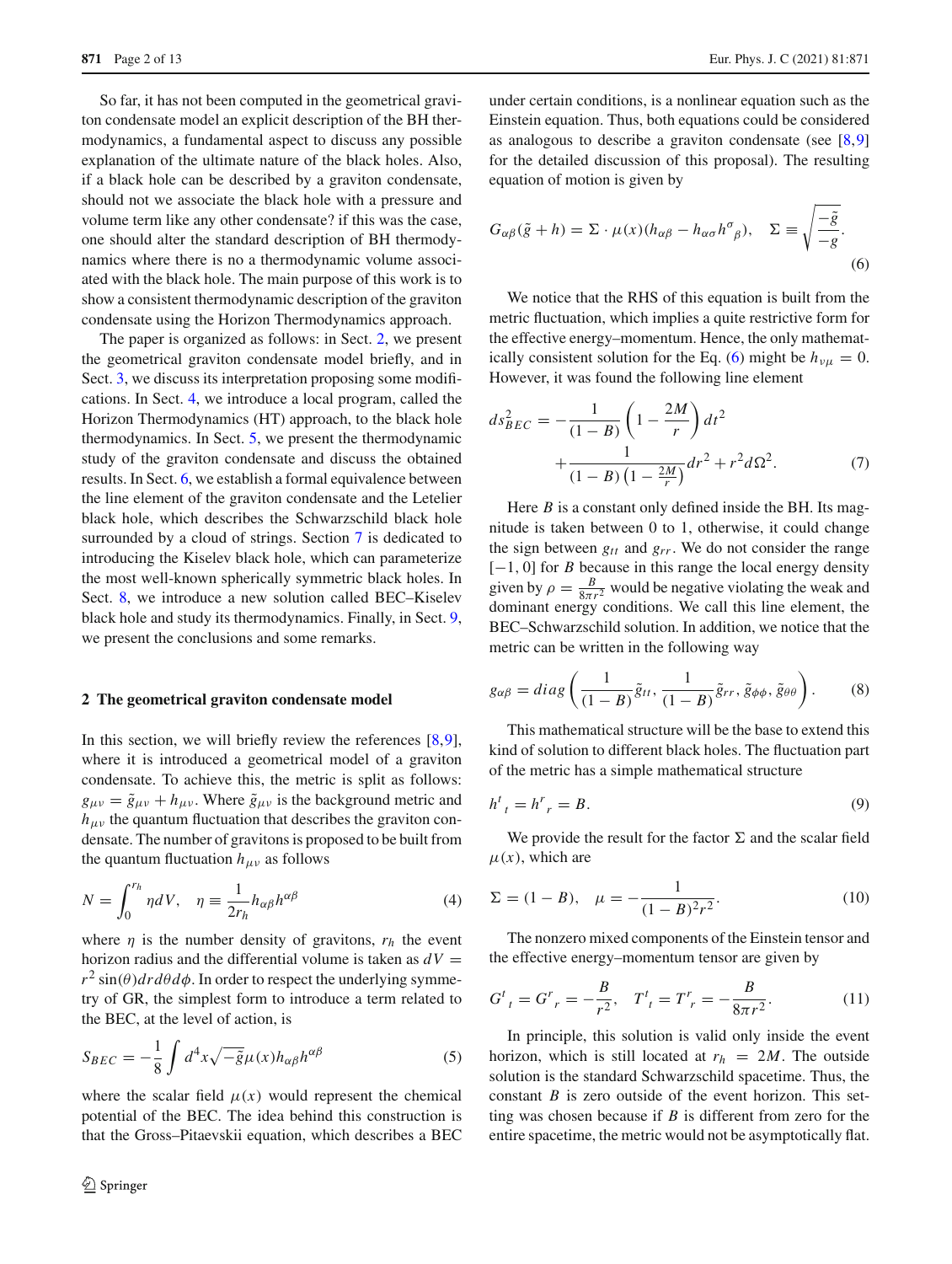Finally, using Eq. [\(4\)](#page-1-2) we can compute the number of gravitons contained in the BEC

<span id="page-2-2"></span>
$$
N = \frac{4\pi}{3} 4M^2 B^2 \Rightarrow M \sim \sqrt{N}.
$$
 (12)

The constant *B* allows us to explicitly connect the number of gravitons with the mass *M* of the black hole. Even more remarkable, we can write the Hawking Temperature and the entropy of the black hole in terms of the number of gravitons as follows

$$
T_h \sim \frac{1}{\sqrt{N}}, \quad S_{bh} \sim N.
$$

As we mentioned before, the horizon radius *rh* has not changed, so formally, the entropy of the black hole has not changed either. Therefore, the proportional relation between the number of gravitons *N* and the entropy *S* is a robust result. On the contrary, it is assumed by hand that Hawking temperature does not change, but the lapse function of the metric has changed with respect to the Schwarzschild metric, so one should expect a different Hawking temperature for this spacetime.

### <span id="page-2-0"></span>**3 Interpretation of the model**

So far, we have described the results of  $[8,9]$  $[8,9]$  exactly as they were presented by their authors. However, the geometrical graviton condensate model has two interpretation problems: (1) The choice of  $B \neq 0$  only inside the event horizon introduces a discontinuity in the metric precisely at the event horizon, and (2) The original interpretation considers  $\mu(r)$  as chemical potential even when this quantity does not have units of energy. To see the first problem, we express the BEC–Schwarzschild solution in the Eddington–Finkelstein coordinates

$$
ds_{BEC}^2 = -\frac{1}{1-B} \left( 1 - \frac{2M}{r} \right) du^2 + \frac{2}{1-B} du dr + r^2 d \Omega^2.
$$
 (13)

According to the original interpretation of this model, the constant *B* is only defined inside the event horizon. However, this setting implies that there is a discontinuity in the metric precisely at the event horizon radius *rh*. We can see this explicitly because  $g_{ru}^{BEC} = \frac{1}{1-B}$  inside the horizon, but  $g_{ru}^{outside} = 1$  outside the horizon, hence  $g_{ru}^{outside}(r_h) \neq g_{ru}^{BEC}(r_h)$ . This discontinuity would imply that radial geodesics would also have a discontinuity which is not acceptable conceptually speaking. Besides, this discontinuity also makes difficult to calculate the Hawking temperature using standard procedures. Then, we must remove this discontinuity by accepting that the parameter  $B \neq 0$ for the entire spacetime. Therefore, we must accept that the

BEC–Schwarzschild solution is not asymptotically flat. To see the asymptotic nature of the BEC–Schwarzschild metric, we introduce the coordinate transformations  $t = \sqrt{1 - B}T$ and  $r = \sqrt{1 - B}R$ , then metric [\(7\)](#page-1-3) becomes

$$
ds_{BEC}^{2} = -\left(1 - \frac{2M}{\sqrt{1 - B}R}\right)dT^{2} + \frac{1}{\left(1 - \frac{2M}{\sqrt{1 - B}R}\right)}dR^{2} + R^{2}(1 - B)d\Omega^{2}.
$$
 (14)

Now, taking the asymptotic limit with  $B \neq 0$  in the entire spacetime, we obtain

<span id="page-2-1"></span>
$$
ds_{BEC}^2 = -dT^2 + dR^2 + R^2(1 - B)d\Omega^2.
$$
 (15)

Therefore, we obtain an angle deficit in the solid angle  $\sqrt{1 - B} \Omega$ . The asymptotic metric [\(15\)](#page-2-1) has the same form of the asymptotic spacetime with Global Monopole [\[10](#page-11-8)], then the parameter  $B$  in the graviton condensate spacetime solution is related with a topological defect of the spacetime [\[11](#page-11-9)]. We recall that Global Monopole spacetime is equivalent to the Letelier spacetime  $[12]$  $[12]$ , and in Sect. [6,](#page-5-0) we will show the equivalence between the BEC–Schwarzschild and the Letelier spacetimes explicitly. Thus, the BEC–Schwarzschild metric is also equivalent to the Global Monopole spacetime, which explains the asymptotic structure of  $(15)$ .

Concerning the second interpretation problem, we notice the scalar field  $\mu(r)$  apart from not having units of energy also it does not have the appropriate scaling dimension to be consistent with Smarr relation [\[13](#page-11-11)[,14](#page-11-12)] which is the integral version of the first law of thermodynamics for black holes. For example, the Hawking temperature scales with the inverse of  $r_h$  (it is not an intensive thermodynamic variable), and entropy scales with  $r_h^2$ , so the product  $T_h S_{bh}$  must scale with  $r_h$  (see [\[15](#page-11-13),[16](#page-11-14)] for an interesting discussion about these unusual scaling relations of black hole thermodynamics). Now, assume a black hole with chemical potential, then because of the Smarr relation, we know that the product  $N\mu_{ch}$ must scale as  $r_h$ , but we also know that *N* scales with  $r_h^2$ because  $S_{bh} \sim N$ . Therefore, the chemical potential should scale with  $r_h^{-1}$  to be compatible with Smarr relations. However,  $\mu(r)$  scales with  $r_h^{-2}$  [see Eq. [\(10\)](#page-1-4)]. Therefore, we conclude that  $\mu(r)$  cannot be interpreted as the chemical potential.

We notice that  $\mu(r)$  is a key mathematical ingredient to construct the BEC–Schwarzschild metric, but we also notice that there is no need to interpret  $\mu(r)$  as the chemical potential. To understand this, we recall that in the N-portrait proposal of Dvali and Gomez, the black hole is considered to be at the critical point of the quantum phase transition and for large wavelengths, gravitons act as if they were free quasiparticles [\[6](#page-11-4)]. Then, we can use the critical condition of a Bose–Einstein condensate made of free particles. So, we recall that the critical temperature of this kind of conden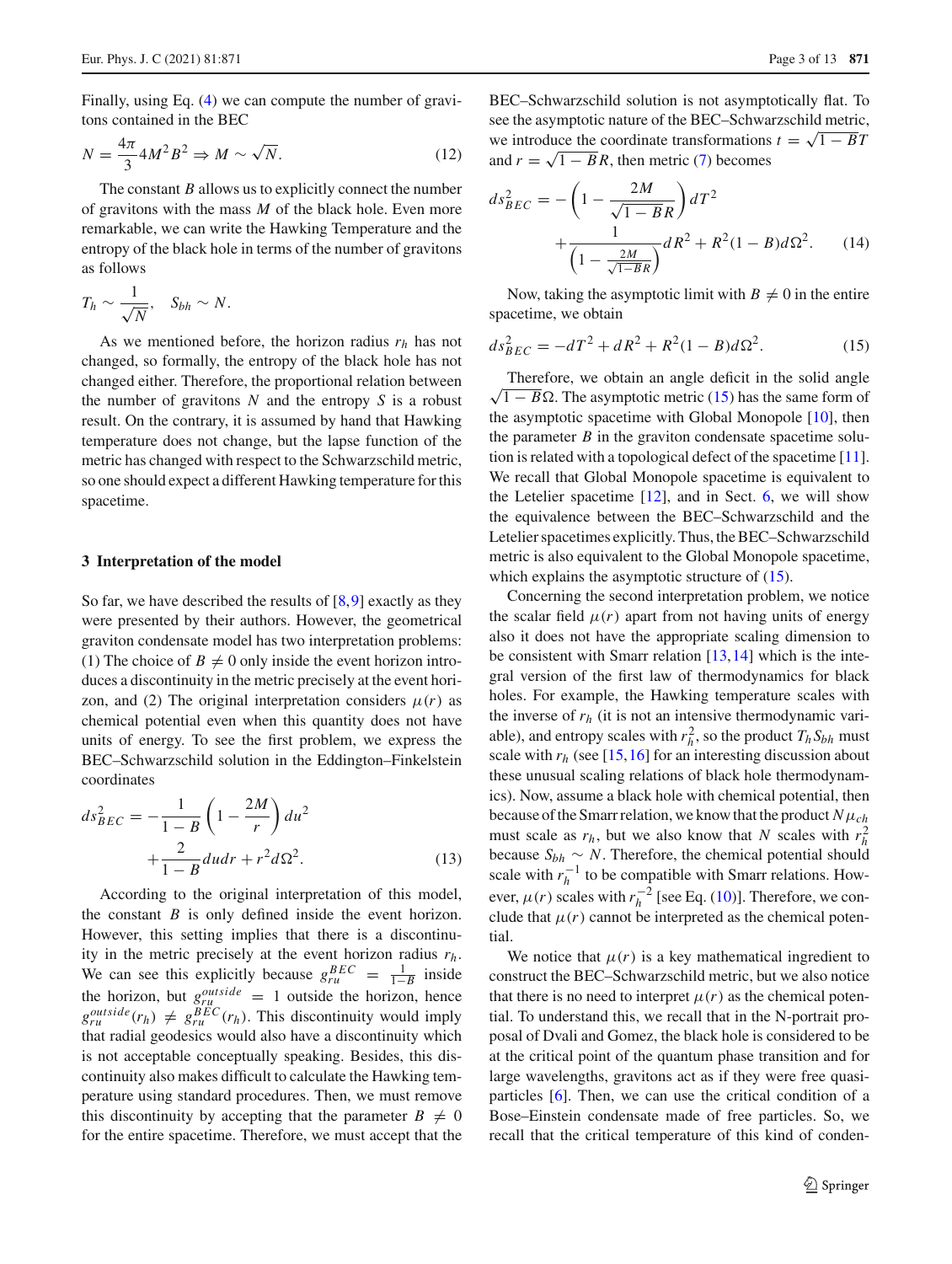sates is defined when the chemical potential vanishes. Therefore, there is no problem that  $\mu(r)$  cannot be considered as the chemical potential because the actual chemical potential vanishes at the critical point of the quantum phase transition.

To sum up, in this work, we introduce two re-interpretations concerning original articles of the geometrical graviton condensate: (1) The quantum fluctuation  $h^t{}_t = h^r{}_r = B$  now is defined in the entire spacetime, then this metric is not asymptotic flat. Here, we notice that in the context of Loop Quantum Gravity, a quantum correction of the Schwarzschild black hole has been proposed [\[17](#page-11-15)[,18](#page-12-0)]. In those works, the authors also concluded that the quantum fluctuation cannot be turned off at infinity. (2) We consider the graviton condensate as if they were an ideal quantum gas where the critical point for a quantum phase transition is defined when the chemical potential vanishes, so the scalar  $\mu(r)$  is not anymore interpreted as the chemical potential. Finally, we notice that if the black hole can be really considered as a graviton condensate, the black hole should have well-defined values for the pressure and the thermodynamic volume as any other condensate. So, with this idea in mind, in the next sections, we will obtain the thermodynamic of the geometrical graviton condensate.

#### <span id="page-3-0"></span>**4 Horizon thermodynamics approach**

The standard approach of BH thermodynamics is based on integral quantities involved in the Smarr relation, which implies a global notion of spacetime. The Horizon Thermodynamics approach (HT) proposed by Padmanabhan in 2002 is based on local physics [\[19](#page-12-1)]. The key idea of the HT approach is that all horizons must be treated on equal footing because all of them imply a causal disconnection between different patches of the spacetime. Each observer has the right to do physics in her patch, and associate temperature with her notion of horizon [\[20](#page-12-2)].

In the particular case of spherical symmetry, the approach of HT is quite simple. Under this symmetry, the key result is that the thermodynamic pressure of a black hole is identified as  $P \equiv T^r r_{r} | r_{+}$  [\[21\]](#page-12-3), where  $r_{+}$  represents the location of the outermost horizon. The first law of HT is

<span id="page-3-2"></span>
$$
dU = T_h dS - P dV \tag{16}
$$

$$
T_h \equiv \frac{\kappa}{2\pi}, \quad S \equiv \frac{A}{4} \tag{17}
$$

$$
V = \frac{4\pi r_+^3}{3}, \quad P \equiv T_r' |_{r_+}, \quad U \equiv \frac{r_+}{2}.
$$
 (18)

The internal energy *U* is the Misner–Sharp mass evaluated at  $r_{+}$ . The Misner–Sharp mass is a quasi-local definition of energy that, in spherical symmetry, is well-established and has useful properties [\[22\]](#page-12-4). For the Schwarzschild BH, the standard BH thermodynamics approach coincides with the HT approach. The pressure vanishes, and the internal energy

is  $U = M = E_k$ , where  $E_k$  a is global quantity, the socalled Komar mass. The volume described in Eq. [\(18\)](#page-3-2) must be understood as a thermodynamic volume, not a geometrical volume because this last quantity is not well-defined in general relativity. However, we notice that this thermodynamic volume coincides with the naive expectation for the volume of a spherical black hole.

## <span id="page-3-1"></span>**5 Thermodynamics of graviton condensate**

In the last section, the construction behind of HT approach assumed that  $g_{tt} = g_{rr}^{-1}$ . However, this is not true in the line element for graviton condensate of Eq. [\(7\)](#page-1-3). We will derive the HT first law for our case. We write the line element for static spherical symmetry solutions as follows

$$
ds^{2} = -f(r)dt^{2} + \frac{1}{h(r)}dr^{2} + r^{2}d\Omega^{2}.
$$
 (19)

Using the radial component of the Einstein equation, we arrive at

$$
Gr = 8\pi Tr \Rightarrow \frac{f(h-1) + rhf'}{r^2 f}
$$
  
= 8\pi T<sup>r</sup> \Rightarrow h - 1 +  $\frac{h}{f}$ rf' = 8\pi T<sup>r</sup> r<sup>2</sup>.

We must notice that  $\frac{h(r)}{f(r)} = (1 - B)^2$ . So, it is well-defined to evaluate this fraction at  $r = r_+$ . Taking  $T^r r |_{r_+} \equiv P$ , and recalling that  $f(r_{+}) = h(r_{+}) = 0$ , we arrive at

$$
\Rightarrow \frac{(1-B)^2}{2}r_+f'(r_+) - \frac{1}{2} = 4\pi Pr_+^2.
$$

Finally, multiplying the whole equation with  $dr_{+}$ , and reorganizing the differential in a suggesting way, we have the following expression

$$
\Rightarrow (1-B)^2 \frac{f'(r_+)}{4\pi} d(\pi r_+^2) - d(r_+/2) = P d \left( \frac{4}{3} \pi r_+^3 \right).
$$

In this way, we recover the first law of HT, which is given by

$$
dU = T_h dS - P dV, \quad S \equiv \frac{A}{4}, \quad V \equiv \frac{4\pi r_+^3}{3}
$$

where the internal energy and the Hawking temperature are given by

<span id="page-3-4"></span>
$$
U \equiv \frac{r_+}{2} \Rightarrow U = M \tag{20}
$$

$$
T_h \equiv \frac{(1 - B)^2 f'(r_+)}{2\pi} \Rightarrow T_h = \frac{(1 - B)}{8\pi M}.
$$
 (21)

We use the Eq.  $(11)$  to evaluate the pressure as the HT approach stated to do, which is given by

<span id="page-3-3"></span>
$$
P \equiv T^r_{\ r}|_{r_+} \Rightarrow P = -\frac{B}{32\pi M^2}.\tag{22}
$$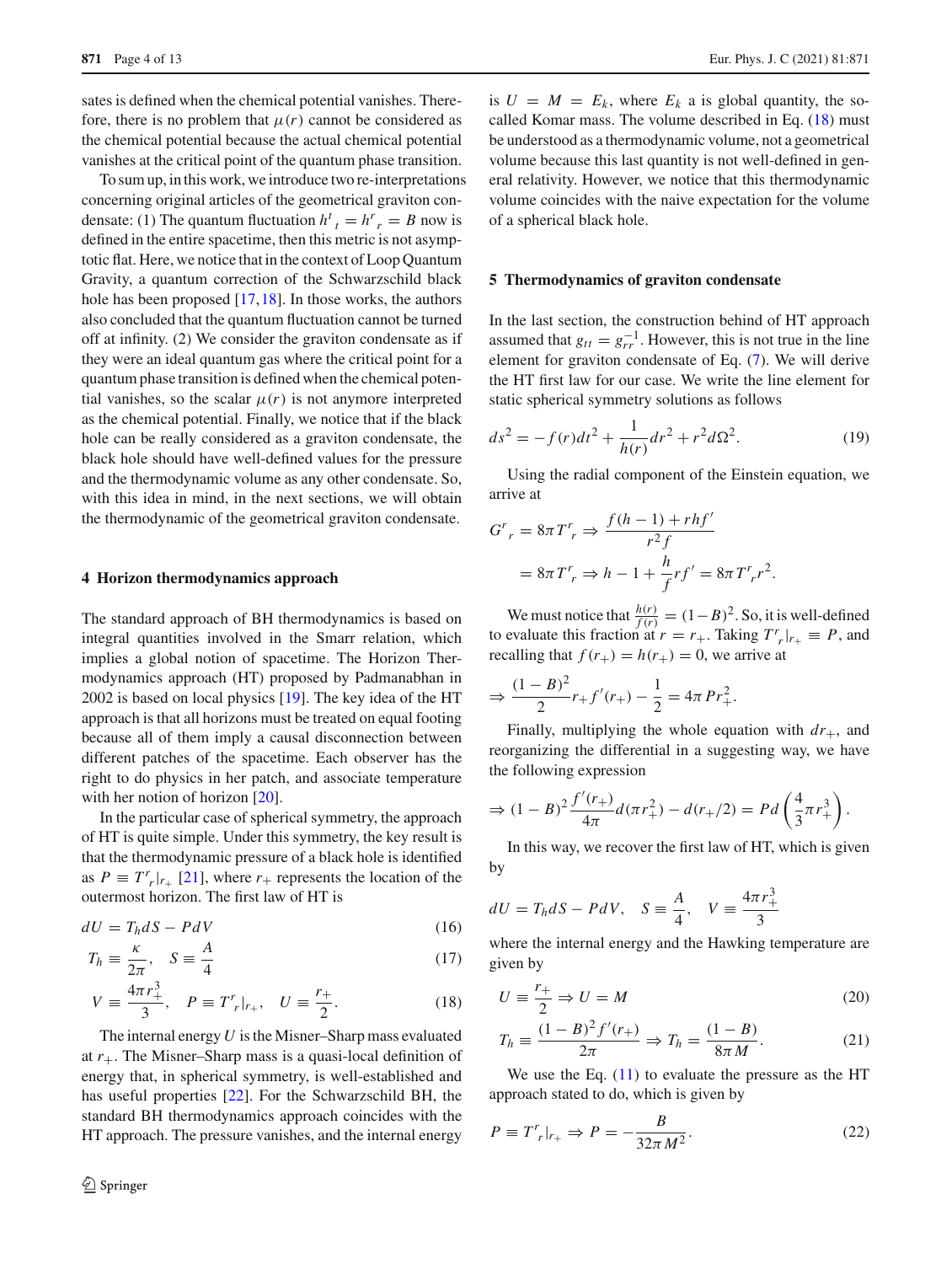We also notice the following interesting relation

$$
P = -\frac{B}{3} \frac{M}{V}.\tag{23}
$$

This equation looks like the relation between pressure and energy density in the case of electromagnetic radiation. Finally, using Eq. [\(12\)](#page-2-2) we can express each thermodynamic quantity in terms of *N*

$$
M \sim \sqrt{N}, \quad S \sim N, \quad T_h \sim \frac{1}{\sqrt{N}} \tag{24}
$$

$$
V \sim N^{3/2}, \quad P \sim \frac{1}{N}.\tag{25}
$$

These relations are entirely satisfactory from the point of view of the N-Portrait proposal [\[4](#page-11-2)[,6](#page-11-4),[7\]](#page-11-5). Therefore, the black hole thermodynamics can be parameterized by just one number: the number of gravitons of the BEC given by *N*. We have successfully associated a volume and a pressure with the graviton condensate. We can see that  $P$  given by Eq.  $(22)$ is negative. Then, we could consider this negative pressure as a tension instead of pressure. Perhaps, this negative pressure does not allow the matter to fall inside of the BH. We remind that the BEC–Schwarzschild black hole is a vacuum solution that considers a quantum fluctuation given by  $h_{\mu\nu}$ ; it does not contain any type of matter inside of it.

It may be impressive to associate a negative pressure with a black hole without matter content. However, several authors have reached similar conclusions in alternative models to traditional black holes. In 2000, Chaplin and colleagues argued that a black hole would be a quantum phase transition of the vacuum spacetime. According to them, the black holes would have a negative pressure similar to Bose fluid at the critical point [\[23](#page-12-5)]. Another proposal that requires a negative radial pressure is the "gravastars" model developed by Mazur and Mottola [\[24\]](#page-12-6). The motivation of this idea is to eliminate the central singularity changing the interior black hole solution by another solution similar to de Sitter spacetime. In a recent paper, Brustein and colleagues have argued that in order to avoid the gravitational collapse, a considerable radial negative pressure is necessary [\[25](#page-12-7)]. In the same article, they proposed a black hole model made of closed interacting strings with state equation  $\rho = -P_r$ . There are also other recent proposals with negative pressure associated with black holes, such as  $[26, 27]$  $[26, 27]$ . We can conclude that a common characteristic for many alternative models of black holes is the presence of a negative pressure term. Most of them require negative pressure to avoid the central singularity. Other models relate the negative pressure with some quantum phase transition.

Ashtekar and coworkers have obtained a quantum correction for the Schwarzschild black hole in the context of Loop Quantum Gravity, which affects both interior and exterior solution [\[17](#page-11-15),[18](#page-12-0)]. They computed a quantum correction to the Hawking temperature, which is given by

$$
T_h = \frac{1}{8\pi M} \frac{1}{1 + e_M}, \quad e_M = \frac{1}{256} \left(\frac{\gamma \Delta^{1/2}}{\sqrt{2\pi} M}\right)^{8/3} \tag{26}
$$

where  $\Delta \approx 5$ ,  $17L_p^2$  is the quantum area gap, and  $\gamma \approx 0.2375$ is the Barbero–Immirzi parameter of LQG. Then,  $e_M$  is only defined in terms of the mass *M*. From the previous expression, we can make the following Taylor expansion

$$
T_h \approx \frac{(1 - e_m)}{8\pi M}.
$$
\n(27)

This expansion is possible because  $e_M$  is an extremely small value. For a solar mass black hole,  $e_M \approx 10^{-106}$ . This expression is exactly the same that our result for the Hawking temperature given by Eq. [\(21\)](#page-3-4) However, they are obtained in a very different way. Even so, we can estimate the possible value of *B* assuming that  $B \approx e_M$ . Therefore, for a solar mass black hole, *B* would be of order  $B \approx 10^{-106}$ . From this estimation, we can conclude that the parameter *B* related to the graviton condensate would be naturally suppressed in our universe. Then, *B* would affect in a negligible way any classical test of GR.

It is known that the Misner–Sharp mass is equal to the Komar mass only for the case of Schwarzschild black hole i.e. spacetimes with  $T_{\mu\nu} = 0$ . However, for the BEC– Schwarzschild black hole, we obtained  $U_{BEC} = M$  which looks like a contradictory result because to obtain this solution we have used an effective energy–momentum tensor given by Eq.  $(11)$ . To clarify this point, we will compute the Komar mass for the graviton condensate. We start making the following coordinate transformation  $t = \frac{T}{1-B}$  in the line element of Eq. [\(7\)](#page-1-3). Then, we obtain

$$
ds_{BEC}^{2} = -(1 - B)\left(1 - \frac{2M}{r}\right)dT^{2} + \frac{1}{(1 - B)\left(1 - \frac{2M}{r}\right)}dr^{2} + r^{2}d\Omega^{2}.
$$
 (28)

This form allows us to apply straightforwardly the Komar mass formula by identifying the lapse function as

<span id="page-4-1"></span>
$$
f(r) = (1 - B) \left( 1 - \frac{2M}{r} \right). \tag{29}
$$

Then, using the Komar mass formula with  $r_h = 2M$ , we obtain that

$$
E_k = \frac{r_h^2}{2} f'(r_h) \Rightarrow E_k = M(1 - B). \tag{30}
$$

Therefore, Komar mass for the graviton condensate is different from the Misner–Sharp mass  $U = M$  as we could expect from previous considerations. Both energy quantities satisfy the following relation

<span id="page-4-0"></span>
$$
U = E_k + BM. \tag{31}
$$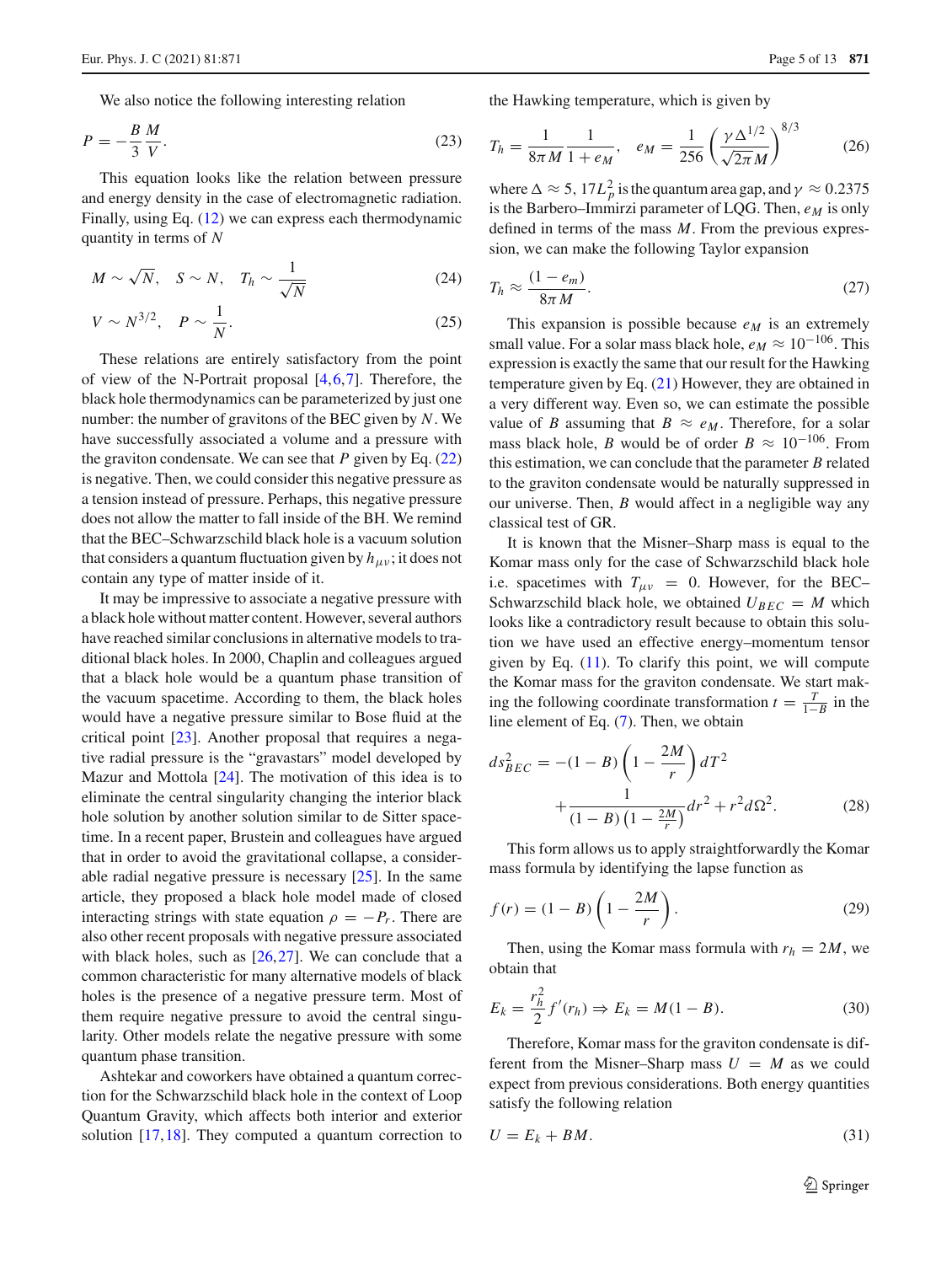What does the extra factor *BM* mean in Eq. [\(31\)](#page-4-0)? We propose to compute the following integral

$$
E^* \equiv \int_0^{r_h} \rho_{local} dV, \quad \rho_{local} = \frac{B}{8\pi r^2}
$$
 (32)

where  $\rho_{local}$  is the local energy density that is positivedefined [recall  $B \in [0, 1]$ ], and we use the differential "thermodynamic" volume  $dV = r^2 \sin(\theta) dr d\theta d\phi$  to obtain that

$$
E^* = \frac{B}{2}r_h \Rightarrow E^* = BM. \tag{33}
$$

We have obtained the correct term *BM*, which appears in Eq. [\(31\)](#page-4-0). The term  $E^* = BM$  that could be interpreted as energy associated with the quantum fluctuation  $h_{\nu\mu}$ . We also notice that from the lapse function of Eq. [\(29\)](#page-4-1), we recover the Hawking temperature straightforwardly by using the Hawking's law  $T_h = \frac{\kappa}{2\pi}$  and  $\kappa = \frac{f'(r_h)}{2}$ . Thus, the standard procedures and the Horizon Thermodynamic approach compute the same Hawking temperature as one could expect. Furthermore, we notice that the time-Killing vector  $\xi_{(T)}^{\alpha}$  has the following normalization

<span id="page-5-1"></span>
$$
\xi_{(T)}^2 = -(1 - B). \tag{34}
$$

As we discussed in Sect. [3,](#page-2-0) this spacetime is not asymptotically flat. There is an angle deficit in the solid angle of  $\sqrt{1 - B} \Omega$ . Thus, there is not a universal way to define the normalization of the time-killing vector. The particular normalization of Eq.  $(34)$  makes it possible to obtain the same Hawking temperature by using the local computation of the Horizon Thermodynamics, by using the Hawking's formula or Euclidean tools, and also by using the results from the thermodynamic quantities of Letelier spacetime that we will show in the following section. As a final comment, there is nothing new in the fact that  $\xi^2(T)$  does not have a unit normal. In fact, in the AdS–Schwarzschild black hole the normalization of the time-killing vector blows up in AdS boundary as  $\langle \xi_{(t)}^2 |$ <sup>Schw–AdS</sup> ~  $\frac{|\Lambda|}{3} r^2$ .

#### <span id="page-5-0"></span>**6 The formal equivalence with Letelier black hole**

We will recall the calculation of a black hole surrounded by a cloud of strings based on [\[28\]](#page-12-10). We start considering a moving infinitesimally thin string that traces out a two-dimensional world sheet  $\Sigma$ , which is parameterized as follows

$$
x^{\mu} = x^{\mu}(\lambda^{a}), \quad a = 0, 1
$$

where  $\lambda^0$  is a time-like parameter and  $\lambda^1$  a space-like parameter. Assuming the action depends only on  $\lambda^0$  and  $\lambda^1$ , the Nambu–Goto action is proportional to the area of the worldsheet expanded by the string motion. Therefore, we have

<span id="page-5-2"></span>
$$
S_{NG} = D \int_{\Sigma} \sqrt{-\gamma} d\lambda^0 d\lambda^1 \tag{35}
$$

where *D* is a positive constant related to the string tension. and  $\gamma$  is the determinant of the induced metric. It is defined the bi-vector  $\Sigma^{\mu\nu}$  as follows

$$
\Sigma^{\mu\nu} \equiv \epsilon^{ab} \frac{dx^{\mu}}{d\lambda^{a}} \frac{dx^{\nu}}{d\lambda^{b}}.
$$

Using this definition in the Nambu–Goto action, we obtain an alternative form to the action

$$
S_{NG} = D \int_{\Sigma} \sqrt{-\frac{1}{2} \Sigma_{\mu\nu} \Sigma^{\mu\nu}} d\lambda^0 d\lambda^1.
$$

From this action, one can get an effective energy– momentum tensor for a cloud of string, and then, to consider spherical symmetry to solve the Einstein equation. The solution is called the Letelier black hole which has the following line element

$$
ds^{2} = -\left(1 - a - \frac{2m}{R}\right)dT^{2} + \frac{1}{\left(1 - a - \frac{2m}{R}\right)}dR^{2} + R^{2}d\Omega^{2}.
$$
 (36)

Here *a* is an adimensional parameter related to the energy density of the cloud of string, hence, it is demanded  $a > 0$ . We notice that in the standard Nambu–Goto action there is an overall negative sign that here is not considered, and there is no problem at all, because the parameter *a* is a integration constant independent of the value and sign of the constant  $D$  (see a detailed discussion in  $[29]$  $[29]$ ). According to Letelier's interpretation, this solution represents the Schwarzschild black hole surrounded by a cloud of strings [\[12](#page-11-10)].

Supposedly, *m* represents the mass of the black hole. To arrive at this conclusion, one takes  $a = 0$  and demands to recover the Schwarzschild solution. This conclusion cannot be obtained using the asymptotically flat limit, because *a* does not disappear in this limit. Therefore, the Letelier spacetime is not asymptotically flat, which introduces an ambiguity to define *m* as the mass of the BH. Then, we have the right to define  $m = M(1 - a)$  and obtain that

$$
ds^{2} = -\left(1 - a - \frac{2M(1 - a)}{R}\right)dT^{2} + \frac{1}{\left(1 - a - \frac{2M(1 - a)}{R}\right)}dR^{2} + R^{2}d\Omega^{2}.
$$

In this expression, we can still recover the Schwarzschild solution demanding that  $a = 0$ , where obviously  $m = M$ . Factorizing the term  $(1 - a)$  in this line element, and introducing the following coordinate transformation  $T = \frac{t}{\sqrt{1-a}}$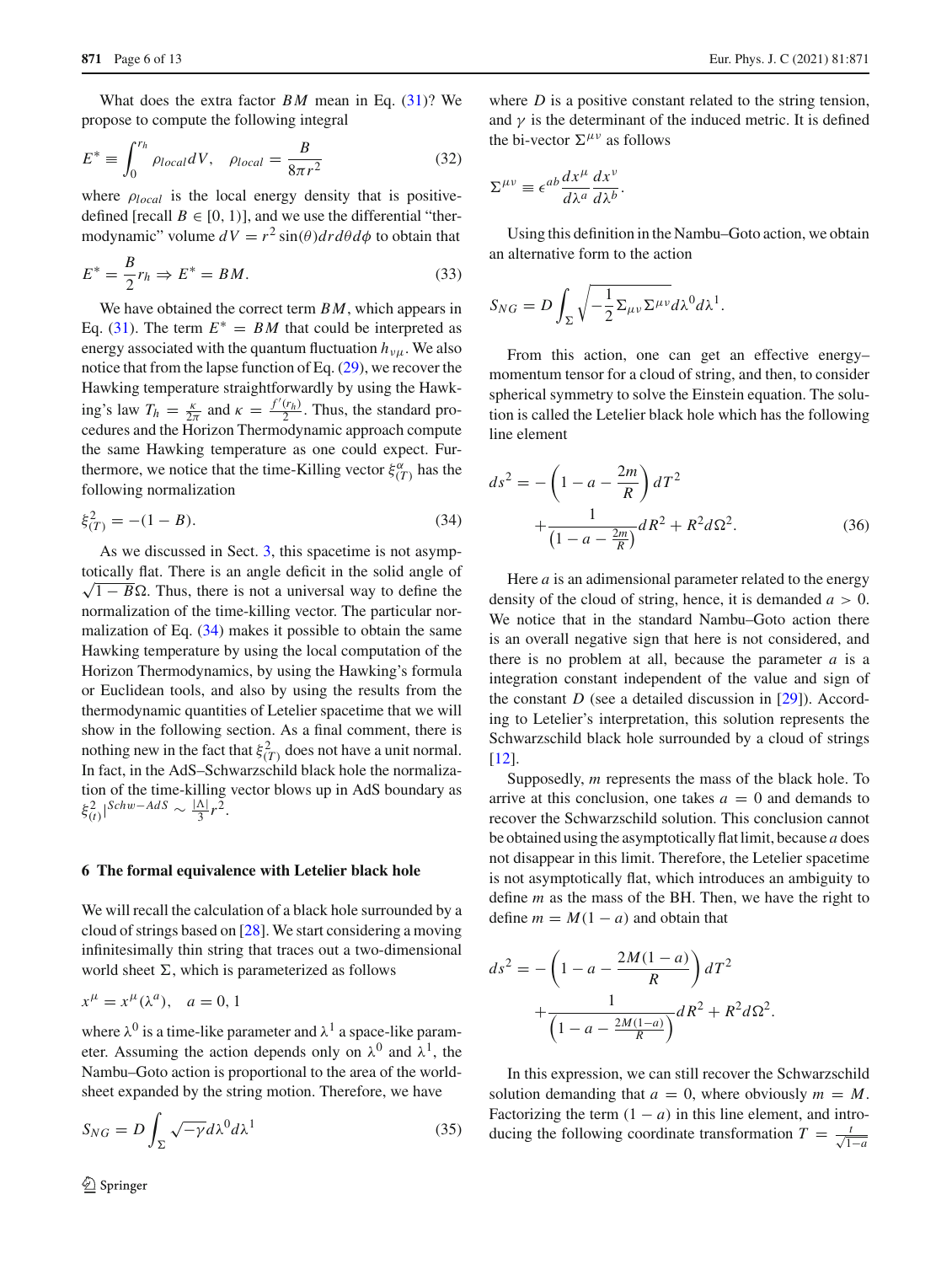(and  $R = r$ ), we obtain

$$
ds^{2} = -\frac{1}{(1-a)} \left( 1 - \frac{2M}{r} \right) dt^{2} + \frac{1}{(1-a) \left( 1 - \frac{2M}{r} \right)} dr^{2} + r^{2} d\Omega^{2}.
$$

This line element is formally the same as that of the BEC–Schwarzschild BH [see Eq.  $(7)$  with  $a = B$ ]. Is this a mere coincidence? In the Letelier spacetime, the energy– momentum tensor is due to a cloud of strings with their respective worksheet. In the graviton condensate, the energy– momentum tensor is built from the quantum fluctuation of the background metric given by  $h_{\mu\nu}$ . Besides, the Letelier solution comes from of a Nambu–Goto action [\(35\)](#page-5-2). In the graviton condensate, we use the action given by  $(5)$ . They are different actions, even more important: they are entirely different at a conceptual level. Could it be possible that quantum fluctuations of metric are due to a cloud of strings? We will leave this possibility for later works. Finally, we write down the Hawking temperature and black hole entropy for this Letelier spacetime

$$
T_h = \frac{(1-a)^2}{8\pi m}, \quad S = \frac{4\pi m^2}{(1-a)^2}.
$$
 (37)

These results where obtained in [\[29](#page-12-11)]. If we identify  $m =$  $M(1 - a)$  as before, we clearly recover the same results for the entropy and Hawking temperature computed in section V for the geometrical graviton condensate.

## <span id="page-6-0"></span>**7 Kiselev black hole**

The multi-components Kiselev black hole has the following lapse function

<span id="page-6-3"></span>
$$
f(r) = 1 - \frac{2M}{r} - \sum_{i} \frac{C_i}{r^{3\omega_i + 1}}.
$$
 (38)

The energy–momentum tensor which generates this solution is given by

<span id="page-6-2"></span>
$$
T^{t}_{t} = T^{r}_{r} = \sum_{i} \rho_{i},
$$
  
\n
$$
T^{\theta}_{\theta} = T^{\phi}_{\phi} = -\frac{1}{2} \sum_{i} \rho_{i} (3\omega_{i} + 1), \quad \rho_{i} \equiv \frac{3C_{i}\omega_{i}}{8\pi r^{3(\omega_{i}+1)}}.
$$
\n(39)

Kiselev obtained this solution in 2002 [\[30\]](#page-12-12). We call the parameter  $\omega_i$  the state parameter, and  $C_i$  the Kiselev charge. According to Kiselev, when the only nonzero state parameter is taken between  $\omega_1 \in (-1, -1/3)$ , this solution represents the Schwarzschild black hole surrounded by the quintessence. For the particular case of  $\omega_1 = -\frac{1}{3}$ , the lapse function and energy–momentum tensor become

$$
\Rightarrow f(r) = 1 - \frac{2M}{2} - C_{(quint)}r
$$

$$
\Rightarrow T^t_{\ \,t} = T^r_{\ \,r} = 2T^{\phi}_{\ \phi} = 2T^{\theta}_{\ \theta} = -\frac{2C_{(quint)}}{8\pi r}.
$$

The Kiselev BH is used as a toy model to study different aspects of BH. Virtually all publications on this model have preserved the original interpretation. Recently, Matt Visser pointed out that this interpretation is inadequate [\[31](#page-12-13)]. The quintessence is a scalar field that has associated a perfect fluid type energy–momentum tensor [\[32](#page-12-14)]. However, we can see from Eq. [\(39\)](#page-6-2) that in general  $T^r$   $\neq T^{\theta}_{\theta}$ , which implies anisotropic pressure when a perfect fluid has isotropic pressure. The only case that has isotropic pressure is for the cosmological constant case with  $\omega = -1$ . Hence, from a conservative perspective, the Kiselev BH cannot be related to a quintessence fluid.

If we take  $\omega_1 = -\frac{1}{3}$ ,  $\omega_2 = \frac{1}{3}$  and  $\omega_3 = -1$  as nonzero state parameters in Eq. [\(38\)](#page-6-3), we obtain the following lapse function

$$
\Rightarrow f(r) = 1 - \frac{2M}{r} - C_{[-1/3]} - \frac{C_{[1/3]}}{r^2} - C_{[-1]}r^2.
$$

Then, we can define  $C_{[-1/3]} \equiv a$ ,  $C_{[1/3]} \equiv -Q^2$ , and  $C_{[-1]} \equiv \frac{\Delta}{3}$ . From this, we obtain the lapse function for the dS/AdS Letelier–Reissner–Nordström BH, which is

$$
\Rightarrow f(r) = 1 - a - \frac{2M}{r} + \frac{Q^2}{r^2} - \frac{\Lambda}{3}r^2.
$$

The Kiselev BH can parameterize the most famous black holes with static spherical symmetry. Of course, this idea works with the energy–momentum tensor as well. We are not going to debate whether or not the Kiselev metric can describe the quintessence here, but we are going to exploit the ability of this metric to parameterize other black holes.

### <span id="page-6-1"></span>**8 BEC–Kiselev black hole and its thermodynamics**

In this section, we will generalize the discussion made in Sect. [2.](#page-1-0) This time, the graviton condensate will include matter. To do this, we extend the action given in [\(5\)](#page-1-6) as follows

$$
S_{BEC} = -\frac{1}{8} \int d^4x \sqrt{-\tilde{g}}(\nu(x)h^2 + \mu(x)h_{\alpha\beta}h^{\alpha\beta}) \tag{40}
$$

where we introduced the additional term  $v(x)h^2$ . This term will allow us to get BEC-metric solutions with different matter contents. As we mentioned in Sect. [3,](#page-2-0) we do not interpret  $\mu(r)$  as chemical potential anymore, so introducing another scalar field  $v(r)$  does not affect the interpretation of our results. From this action principle, we obtain the following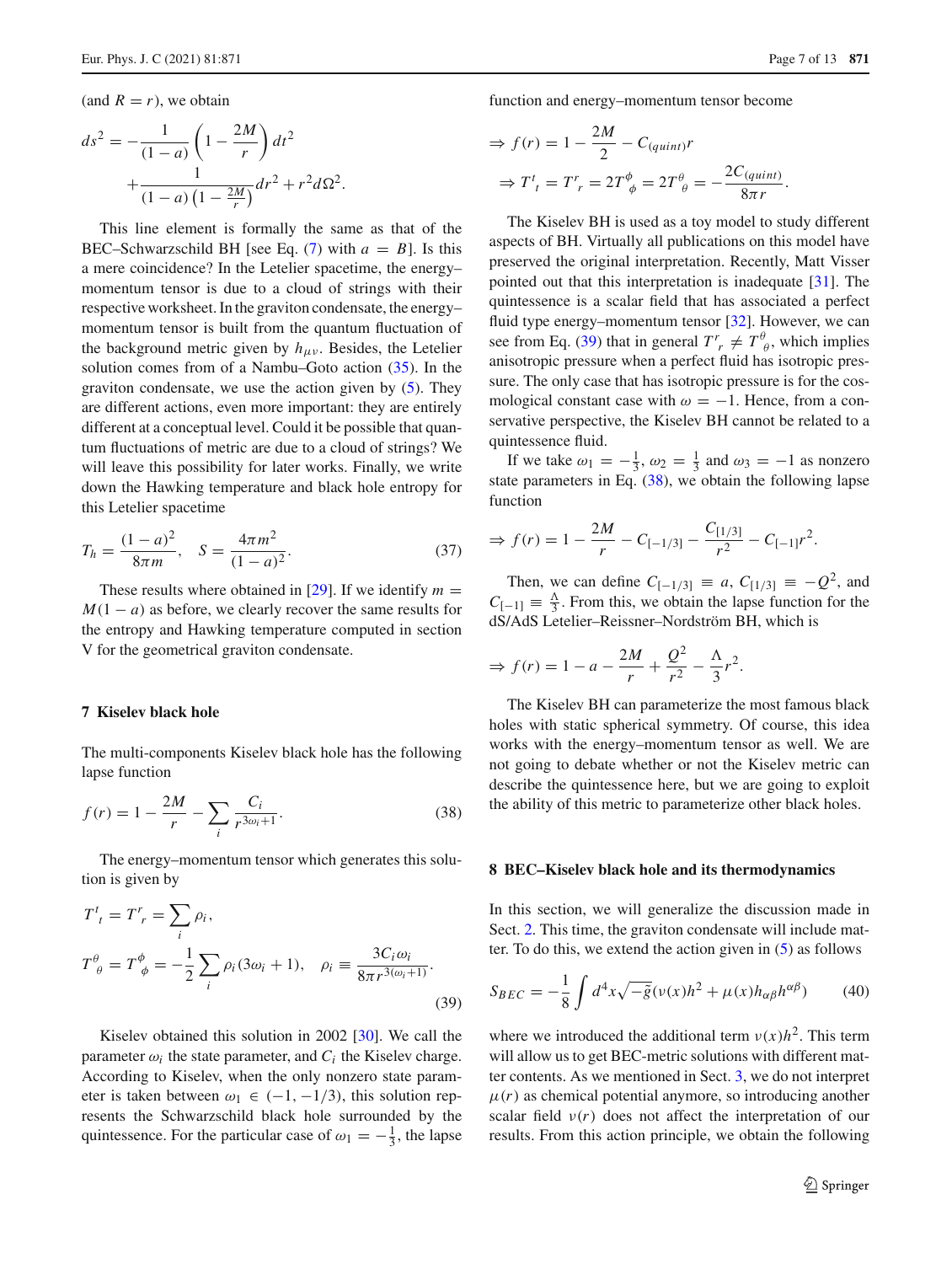equation of motion

<span id="page-7-3"></span>
$$
G_{\alpha\beta}(\tilde{g} + h) = \Sigma \left( \frac{1}{2} \nu(x) h^{\sigma}{}_{\sigma} \tilde{g}_{\alpha\beta} + \mu(x) (h_{\alpha\beta} - h_{\alpha\sigma} h^{\sigma}{}_{\beta}) \right) + T_{\alpha\beta}^{matter}.
$$
 (41)

Using Eq. [\(39\)](#page-6-2) as "matter" energy–momentum tensor  $T_{\alpha\beta}^{matter}$ , we have found the following line element

<span id="page-7-0"></span>
$$
ds_{BEC}^2 = -\frac{1}{(1-B)} \left( 1 - \frac{2M}{r} - \frac{C}{r^{3\omega+1}} \right) dt^2 + \frac{1}{(1-B) \left( 1 - \frac{2M}{r} - \frac{C}{r^{3\omega+1}} \right)} dr^2 + r^2 d\Omega^2 \quad (42)
$$

where the scalar fields that allow us to get this solution are given by

<span id="page-7-4"></span>
$$
\nu(r) = \frac{3}{4(1-B)} \frac{C\omega}{r^{3(\omega+1)}} (3\omega+1),
$$
  
\n
$$
\mu(r) = \frac{3}{2} \frac{[B(3\omega+1) - 3(\omega+1)]C\omega}{(1-B)^2 r^{3+3\omega}} - \frac{1}{(1-B)^2 r^2}.
$$
\n(43)

The details of this computation are given in Appendix B. Thus, we have succeeded to generalize the BEC– Schwarzschild line element [\(7\)](#page-1-3), which describes a graviton condensate without any matter content. The line element [\(42\)](#page-7-0) would describe a graviton condensate that is surrounded by different matter contents. This result is the natural extension of the metrics obtained in the reference [\[9\]](#page-11-7). We call this solution the BEC–Kiselev black hole.

Now, we are going to extend the result of section IV to our new graviton condensate surrounded by matter. We start computing the graviton number using Eq. [\(4\)](#page-1-2), which results in

$$
N = \frac{4\pi}{3}(r_{+})^{2}B^{2} \Rightarrow N \sim S.
$$
 (44)

As before, the number of gravitons is proportional to the entropy. The radial mixed component of the effective energy– momentum tensor is given by

$$
T_r^r = -\frac{B}{8\pi r^2} + \frac{3C\omega(1 - B)}{8\pi r^{3(\omega + 1)}}.
$$
\n(45)

Evaluating at the horizon, we obtain the thermodynamic pressure as prescribed in the HT approach

<span id="page-7-1"></span>
$$
P_{tot} = -\frac{B}{8\pi r_+^2} + \frac{3C\omega(1 - B)}{8\pi r_+^{3(\omega + 1)}}.
$$
\n(46)

We split the total pressure as  $P_{tot} \equiv P_{vac} + P_{matt}$ . Then, we have

<span id="page-7-2"></span>
$$
P_{vac} \equiv -\frac{B}{8\pi r_+^2}, \quad P_{matt} \equiv \frac{3C\omega(1-B)}{8\pi r_+^{3(\omega+1)}}.
$$
 (47)

The first term is the pressure related to the vacuum solution, and the second term is the pressure related to the matter content  $P_{matt}$ . If we take  $\omega = 0$ , we recover the thermodynamic pressure for graviton condensate without matter given by [\(22\)](#page-3-3) straightforwardly. We notice that apparently, if we take  $\omega = -\frac{1}{3}$  and  $C = 1$ , the total pressure given by Eq. [\(46\)](#page-7-1) is independent of the parameter *B*. However, this choice is not allowed because under this choice of parameters the metric has a naked singularity, explicitly, the line element becomes

$$
ds_{BEC}^2 = \frac{2M}{(1-B)r}dt^2 - \frac{1}{\frac{2M(1-B)}{r}}dr^2 + r^2d\Omega^2.
$$

Thus, the total pressure  $P_{tot}$  always depends on the parameter *B* associated with the quantum fluctuation. Furthermore, the Hawking temperature is

$$
T_h = \frac{(1-B)}{4\pi} \left( \frac{2M}{r_+^2} + \frac{(3\omega + 1)C}{r_+^{3\omega + 2}} \right). \tag{48}
$$

We observe that the parameters  $C$  and  $\omega$  must be restricted in some way to assure the existence of a black hole with non-negative temperature. We give a complete discussion about the parameter space  $(\omega, \lambda)$  where  $\lambda \equiv \frac{C}{M^{3\omega+1}}$  in the Appendix A. It turns out that for  $C\omega > 0$  ( $P_{\text{matt}} > 0$ ) there are always black hole solutions, however, for  $C\omega < 0$  $(P_{\text{matt}} < 0)$  the situation is more involved. See Fig. [2](#page-11-16) in Appendix A to get an insight into how the parameter space  $(\omega, \lambda)$  is.

The first law of Horizon Thermodynamics can be written as

$$
dU = T_h dS - (P_{vac} + P_{mat})dV.
$$
\n(49)

The entropy and volume have the usual definition:  $S =$  $\pi r_+^2$  and  $V = \frac{4\pi r_+^3}{3}$ . Besides, the internal energy is still  $U = \frac{r_+^2}{3}$ . These quantities have not changed with respect to the  $\frac{r_+}{2}$ . These quantities have not changed with respect to the standard Kiselev BH because  $r_{+}$  that marks the outer event horizon position is still located at the same place. Also, we must emphasize that we cannot use the number of gravitons *N* to express each thermodynamic quantity due to the presence of matter, as we did in VI.

We will illustrate our result for the cases of two wellknown black holes. We obtain the BEC–Reissner–Nordström BH taking  $\omega = \frac{1}{3}$  and  $C_{[1/3]} = -Q^2$  in Eq. [\(42\)](#page-7-0). The resulting line element is

$$
ds_{BEC}^2 = -\frac{1}{(1-B)} \left( 1 - \frac{2M}{r} + \frac{Q^2}{r^2} \right) dt^2 + \frac{1}{(1-B) \left( 1 - \frac{2M}{r} + \frac{Q^2}{r^2} \right)} dr^2 + r^2 d\Omega^2.
$$
 (50)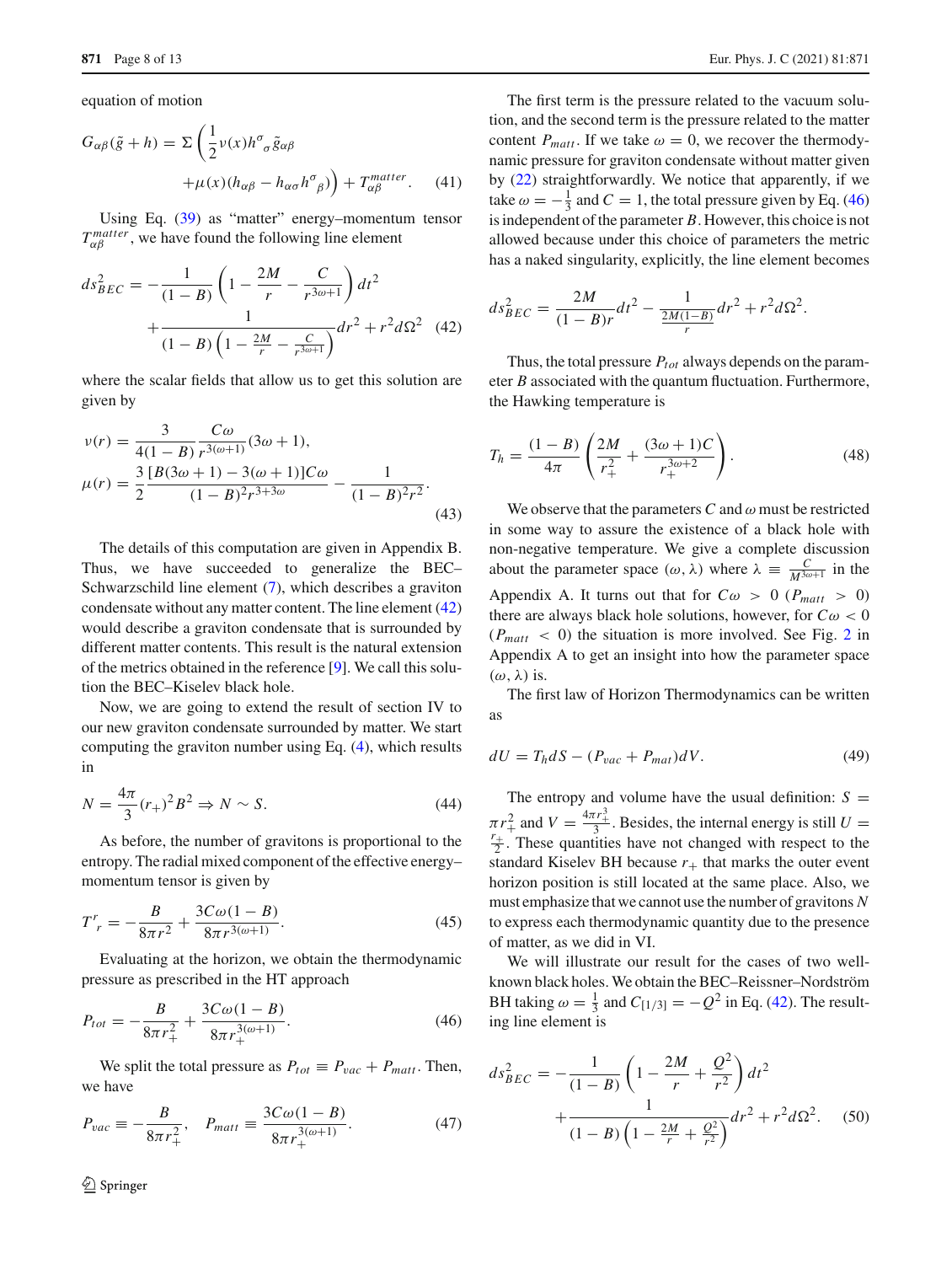$$
T_h = \frac{(1 - B)\sqrt{M^2 - Q^2}}{2\pi (M + \sqrt{M^2 - Q^2})^2}.
$$
\n(51)

Using the second term of Eq. [\(47\)](#page-7-2), we obtain the electrical pressure

$$
P_{matter} = -\frac{Q(1-B)}{8\pi r_+^4}.
$$
\n(52)

The volume *V*, the entropy *S*, and internal energy *U* are functions of  $r_{+}$  only; hence, they do not change with respect to the standard Reissner–Nordström BH. We observe that *Pmatter* has the same sign of *Q*. In summary, we have found the thermodynamic quantities for a graviton condensate surrounded by an electric field.

Similarly, we obtain the BEC–AdS Schwarzschild black hole taking  $\omega = -1$  and  $C_{[-1]} = \frac{\Lambda}{3}$ , which has the following line element

$$
ds_{BEC}^2 = -\frac{1}{(1-B)} \left( 1 - \frac{2M}{r} - \frac{\Lambda}{3} r^2 \right) dt^2
$$

$$
+ \frac{1}{(1-B) \left( 1 - \frac{2M}{r} - \frac{\Lambda}{3} r^2 \right)} dr^2 + r^2 d\Omega^2. \tag{53}
$$

The Hawking temperature and matter pressure are respectively

$$
T_h = \frac{(1-B)}{2\pi r_+^2} \left( M - \frac{\Lambda}{3} r_+^3 \right), \quad P_{matter} = -\frac{(1-B)\Lambda}{8\pi}.
$$
 (54)

Except for the correction  $(1 – B)$ , these quantities are precisely the same obtained in the reference [\[33](#page-12-15)] in the context of the extended thermodynamics approach where the negative cosmological constant plays the role of a positive pressure term. In this way, we get a graviton condensate surrounded by a cosmological fluid.

## <span id="page-8-0"></span>**9 Conclusions**

The N-Portrait proposal asserts that black holes physics can be understood in terms of a graviton condensate at the critical point of a quantum phase transition. Besides, it states that each thermodynamic quantity of the black hole can be expressed in terms of the number of gravitons *N* [\[4](#page-11-2)[,6](#page-11-4)[,7](#page-11-5)]. The N-Portrait analysis made by its authors is more qualitative than quantitative, further, of being not geometrical at all. On the other hand, the graviton condensate model is a geometric proposal in a more quantitative setting, which we have presented in Sect. [2.](#page-1-0) If a black hole is a graviton condensate at the critical point  $[\mu_{chem} = 0]$ , it must have well-established thermodynamic variables. In this work, we have obtained a negative pressure and a correction to the Hawking temperature for the graviton condensate, which describes a black hole of parameter *M*. Also, in the spirit of the N-Portrait proposal, we have expressed each thermodynamic variable in terms of the number of gravitons *N*. Therefore, we have successfully achieved to define the thermodynamic variables of the graviton condensate at the critical point of a quantum phase transition.

In the study of the line element that describes the graviton condensate, we have modified the original proposal by extending the parameter *B* to entire spacetime instead of being defined only inside the black hole as [\[8](#page-11-6)[,9](#page-11-7)]. To do this, we have accepted that spacetime is no longer asymptotically flat, but rather has a solid angle deficit of  $\sqrt{1 - B\Omega}$ . Thanks to this, we have established a formal equivalence between the Letelier black hole with the BEC–Schwarzschild line element. In future works, we hope to exploit this equivalence more and be able to calculate the entropy of the black hole using the cloud of strings associated with Letelier's solution with mathematical tools from Loop Quantum Gravity, String Theory, or any other useful approach.

Another result of this work was to extend the geometrical graviton condensate model in order to include different types of matter. We have used the Kiselev black hole and its ability to parameterize other spherical solutions to pursuit this generalization. We have obtained a new solution which we called the BEC–Kiselev black hole. By choosing the pair  $(\omega, C)$  appropriately in the BEC–Kiselev line element, we can obtain BEC–Reissner–Nordström black hole and BEC– AdS Schwarzschild black hole that describes a charged black hole and a black hole surrounded with a cosmological fluid respectively. When there are matter contents, it cannot possibly express all the thermodynamic quantities in terms of the number of gravitons *N*. However, this number of *N* continues to be proportional to the entropy of the black hole.

One of the fundamental reasons to study a possible connection between a Bose–Einstein condensate and a black hole is the latter's own thermodynamics. The geometrical graviton condensation model of Alfaro, Espriu, and Gabbanelli was extremely successful in putting the qualitative ideas of Dvali and Gomez into geometric and quantitative terms. However, there was no thermodynamic study of the model. Furthermore, if the black hole was a condensate like any other, a valid question would be what is the volume and pressure of this condensate? Using the Horizon Thermodynamics approach, we have completed this model by obtaining its thermodynamics, including the volume and pressure terms. In addition, we have generalized the model to describe different content of matter with its respective thermodynamics. In future work, we will continue to extend the model to the quantum realm, that is, to be able to calculate the entropy of the black hole using the quantum properties of the condensate or using the equivalence between the Letelier metric and the BEC–Schwarzschild line element that describes the graviton condensate.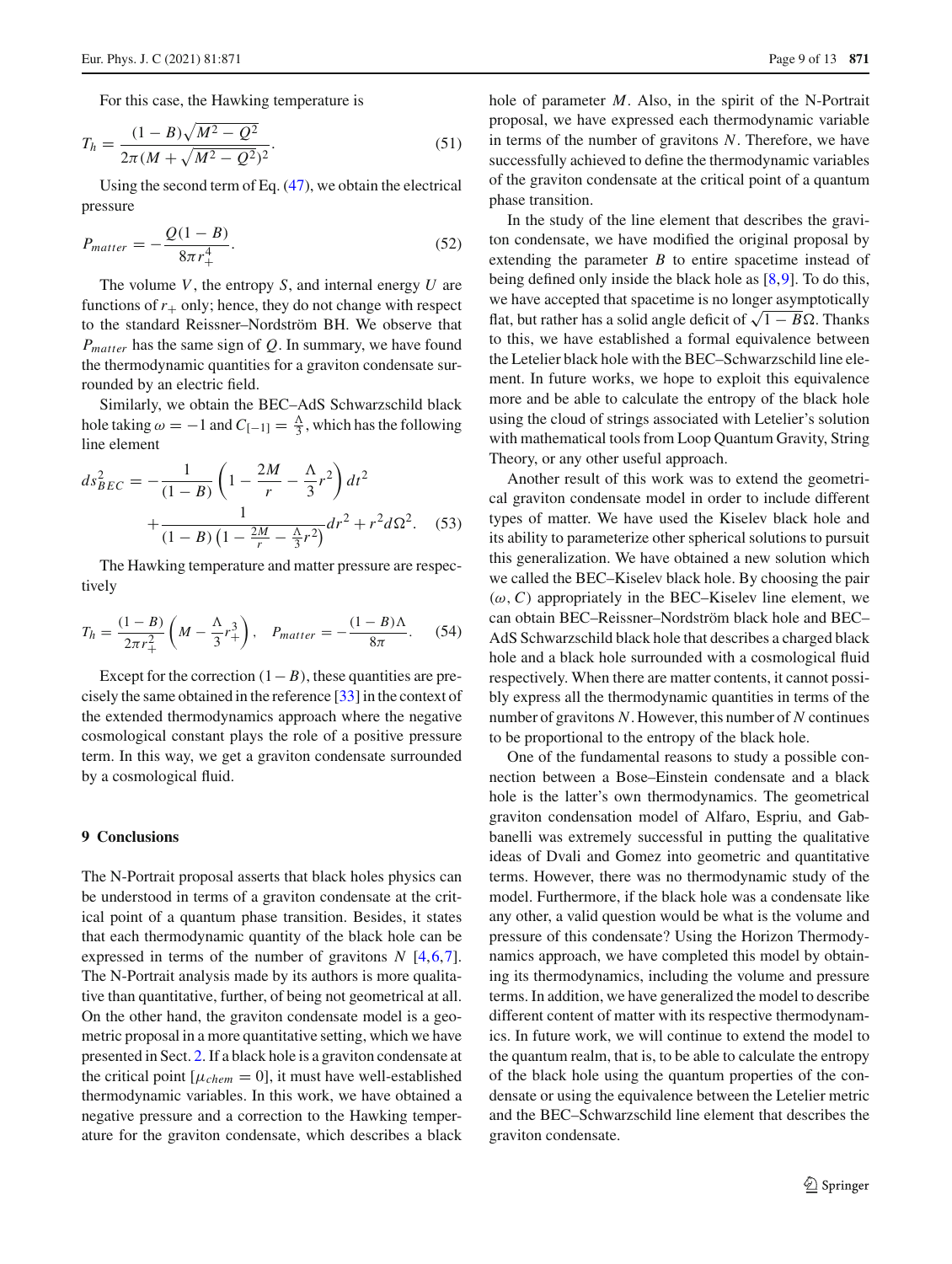**Acknowledgements** The work of J. Alfaro and R. Mancilla was partially supported by Fondecyt 1150390 and CONICYT-PIA-ACT1417 (Government of Chile). R. Mancilla acknowledges support from Fulbright-Chile Commission through the Fulbright BIO scholarship and from UCSB through a Fellowship for doctoral study.

**Data Availability Statement** This manuscript has no associated data or the data will not be deposited. [Authors' comment: This article does not have associated data.]

**Open Access** This article is licensed under a Creative Commons Attribution 4.0 International License, which permits use, sharing, adaptation, distribution and reproduction in any medium or format, as long as you give appropriate credit to the original author(s) and the source, provide a link to the Creative Commons licence, and indicate if changes were made. The images or other third party material in this article are included in the article's Creative Commons licence, unless indicated otherwise in a credit line to the material. If material is not included in the article's Creative Commons licence and your intended use is not permitted by statutory regulation or exceeds the permitted use, you will need to obtain permission directly from the copyright holder. To view a copy of this licence, visit [http://creativecomm](http://creativecommons.org/licenses/by/4.0/) [ons.org/licenses/by/4.0/.](http://creativecommons.org/licenses/by/4.0/) Funded by SCOAP<sup>3</sup>.

## **Appendix A: Space parameter for Kiselev black hole**

In this work, we are considering the Kiselev spacetime as a generic black hole solution in the sense that under a certain choice of the parameters  $(\omega, C)$  we can recover the most well-known spherical black holes. We notice that the Kiselev solution is not the most general black hole solution under spherical symmetry, but it is enough general to obtain the most standard black hole solutions. Under this perspective, an interesting question is what is the space parameter  $(\omega, C)$ that truly gives us a black hole solution. In other words, for what parameters  $\omega$  and *C* the lapse function  $g^{rr}(r) = f(r)$ has a real positive root  $r_{+}$ . Also, we should demand black holes with positive Hawking temperature. More particularly, we should demand  $f'(r_+) > 0$  where  $r_+$  is the biggest root.

We introduce the new radial variable  $R = \frac{r}{M}$  such that the lapse function becomes  $f(R) = 1 - \frac{2}{R} - \frac{\lambda}{R^{3\omega+1}}$  where we have defined a new parameter  $\lambda \equiv \frac{C}{M^{3\omega+1}}$ . In this way, we remove the parameter *M* and we just focus on  $(\omega, \lambda)$ simplifying the analysis. We start by noticing two trivial cases where we can obtain  $r_{+}$  explicitly

- 1. For  $\omega = 0$ , one finds that  $R_+ = 2 + \lambda$ , then  $\lambda > -2$ .
- 2. For  $\omega = -1/3$ , the root is given by  $R_+ = \frac{2}{1-\lambda}$ , then  $λ < 1$ .

Now, to study the remaining cases, we see the limits of  $f(R)$  as  $R$  goes to infinity and zero.

• In the limit  $R \to \infty$ , we have 2 cases:

- 1. For  $\omega > -1/3$ , we have that  $f(R) \to 1$  ( $\forall \lambda \in \mathcal{R}$ ).
- 2. For  $\omega < -1/3$ , we have that  $f(R) \rightarrow -\infty sign(\lambda)$ .
- In the limit  $R \to 0$ , we have 3 cases:
	- 1. For  $0 > \omega$ , we have that  $f(R) \rightarrow -\infty sign(\lambda)$ .
	- 2. For  $0 > \omega > -1/3$ , we have that  $f(R) \rightarrow -\infty$ (∀λ ∈ *R*).
	- 3. For  $-1/3 > \omega$ , we have that  $f(R) \rightarrow -\infty$  ( $\forall \lambda \in$ *R*).

From the study of these limits, we identify 5 regions of the space parameters  $(\omega, \lambda)$  where one could have a black hole

- 1. For  $\omega > 0$  and  $\lambda > 0$ ,  $f(R_+) = 0$  implies  $R_+^{3|\omega|}(R_+ 2) = |\lambda|$ . Therefore, we have one real root that satisfies  $R_+$  > 2 because  $f(R)$  is a continues function for  $R > 0$ and the limits  $\lim_{R\to 0} f(R) = -\infty$ ,  $\lim_{R\to \infty} f(R) =$ 1.
- 2. For  $\omega < -1/3$  and  $\lambda < 0$ ,  $f(R_+) = 0$  implies  $R_+^{3\omega}(2 - R_+) = \lambda$ . Therefore, we have one positive real root that satisfies  $0 < R_+ < 2$  because  $f(R)$  is a continues function for  $R > 0$  and the limits  $\lim_{R \to 0} f(R) =$  $-\infty$ ,  $\lim_{R\to\infty} f(R) = \infty$ .
- 3. For  $0 > \omega > -1/3$ , we have that  $0 < 3\omega + 1 < 0$ , therefore the variable  $R$  is always positive, then we have one real root because  $f(R)$  is a continues function for  $R > 0$  and the limits  $\lim_{R\to 0} f(R) = -\infty$ ,  $\lim_{R\to\infty} f(R) = 1.$
- 4. For  $\omega > 0$  and  $\lambda < 0$ , we have the limits  $\lim_{R\to 0} f(R) =$  $\infty$  and  $\lim_{R\to\infty} f(R) = 1$ . In this region, one can check that  $f''(R)$  is always negative, then we can have zero, one or two real roots (see Fig. [1\)](#page-10-0). In order to have at least one real root, we impose that  $f(R) < 0$  where *R* satisfies  $f'(R) = 0$ . Doing this explicitly, one finds that  $\bar{R}^{3\omega} = \frac{(3\omega+1)|\lambda|}{2}$ . Now, imposing that  $f(\bar{R}) < 0$ , we found

<span id="page-9-0"></span>
$$
0 < -\lambda \le \frac{2}{(3\omega + 1)} \left(\frac{6\omega}{(3\omega + 1)}\right)^{3\omega}.\tag{A1}
$$

Finally, we notice that  $R_+ > R$ . Furthermore,  $f'(R_+) >$ 0. Thus, the Hawking temperature is non-negative  $T_h \geq$ 0. We notice that in the extremal black hole case,  $T_h = 0$ and  $\lambda$  saturates the previous inequality, so there is only one root which is given by  $R_* = \frac{6\omega}{(3\omega+1)}$ .

5. For  $\omega \sim -1/3$  and  $\lambda > 0$ , we have the limits  $\lim_{R\to 0} f(R) = -\infty$  and  $\lim_{R\to \infty} f(R) = -\infty$ . So, again we can have zero, one or two real roots (see Fig. [1\)](#page-10-0), but  $f''(R)$  is always positive in this region. This implies that  $f'(R_+) < 0$  for the case of 2 roots  $R_-$  and  $R_+$  such that  $R_{-} < \overline{R} < R_{+}$ . However, one cannot consider this case, otherwise, the Hawking temperature would be negative. Then, in this region, one can have only extremal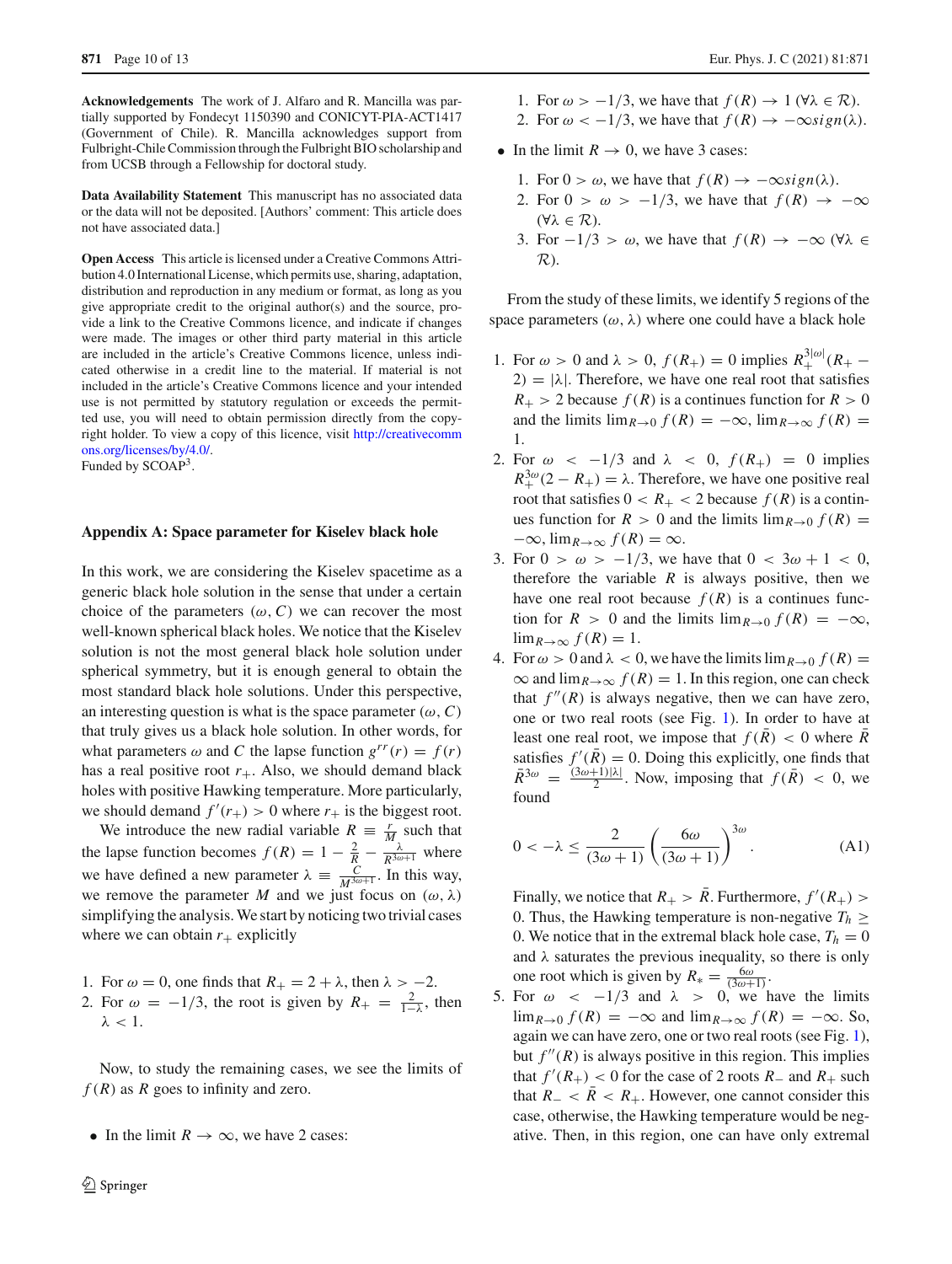



<span id="page-10-0"></span>**Fig. 1** A The left graph contains three curves for  $\omega > 0$  and  $\lambda < 0$ . We can see that  $f''(R)$  is always positive and, for the case of two roots  $R_- < R_+$ , we see that  $f'(R_+)$  is always positive, therefore, the Hawking temperature is well-defined. These curves were plot with  $\omega = 1$ , so for the extremal case  $\lambda = -\frac{27}{16}$  (orange curve). **B** The right graph

contains three curves for  $\omega < -1/3$  and  $\lambda > 0$ . We can see that  $f''(R)$ is always negative, then we can only have an extremal black hole (blue curve). These curves were plot with  $\omega = -\frac{5}{3}$ , so for the extremal case  $\lambda = \frac{16}{3125}$ 

black holes. The relation between parameters  $(\omega, \lambda)$  and the root are given by

where 
$$
d\Omega^2 \equiv d\theta^2 + \sin^2(\theta)d\phi^2
$$
 is the unit 2-sphere. The  
nonzero mixed components of the Einstein tensor are

$$
\lambda = \frac{2}{|3\omega + 1|} \left( 2 + \frac{2}{|3\omega + 1|} \right)^{3\omega},
$$
  

$$
R_* = 2 + \frac{2}{|3\omega + 1|}.
$$
 (A2)

We resume our results for the parameter space  $(\omega, \lambda)$  in Fig. [2.](#page-11-16)

### **Appendix B: Computation of the BEC–Kiselev metric**

We can write the most general static spherically symmetric solution as follows

$$
ds^{2} = -f(r)dt^{2} + \frac{1}{h(r)}dr^{2} + r^{2}d\Omega^{2}
$$

 $G^{t}{}_{t} = \frac{h-1+rh'}{r^{2}}$  $G^{r}$ <sub>r</sub> =  $\frac{f(h-1) + rhf'}{r^{2}f}$  $G^{\theta}{}_{\theta} = G^{\phi}{}_{\phi} = \frac{2hf f'' + h'f'fr - h(f')^2r + 2h'f^2 + 2hh'f^2}{4r^2}$  $\frac{(y - y)^2 + 2k(y - 1)}{4r^2}$ .

In particular, for the Kiselev metric, we have that

$$
-f(r) = -\left(1 - \frac{2M}{r} - \frac{C}{r^{3\omega+1}}\right) + h_{tt}
$$

$$
\Rightarrow f(r) = \frac{\left(1 - \frac{2M}{r} - \frac{C}{r^{3\omega+1}}\right)}{1 - h^t}
$$

$$
h(r) = \left(1 - \frac{2M}{r} - \frac{C}{r^{3\omega+1}}\right) + h^{rr}
$$

$$
\Rightarrow h(r) = (1 - h^r)^r \left(1 - \frac{2M}{r} - \frac{C}{r^{3\omega+1}}\right)
$$

where we have used  $h_{tt} = -f(r)h^t_t$  and  $h_{rr} = \frac{h^r_t}{h(r)}$ . That is to say, we are raising/lowering indices with the full metric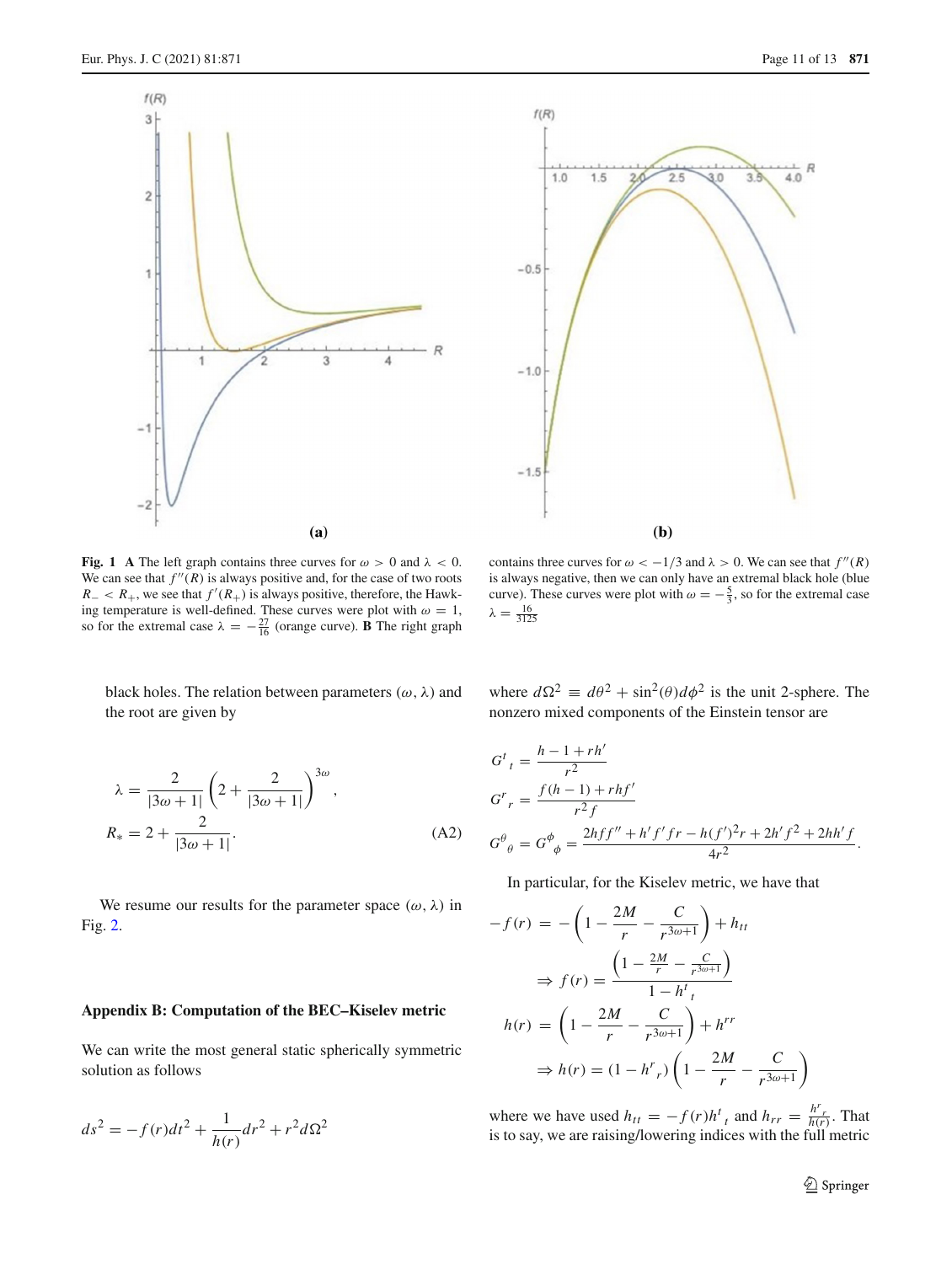

<span id="page-11-16"></span>**Fig. 2** In the graph on the left, we have 2 curves associated with the extremal black holes. In the graph on the right, we have open regions for non-extremal black holes. In the white regions, black holes solutions are not allowed because there are no real positive roots or the Hawking

 $g_{\alpha\beta}$  and not with the background metric  $\tilde{g}_{\alpha\beta}$ . Now, we use the equation of motion  $(41)$  to obtain

$$
\frac{h - 1 + rh'}{r^2}
$$
  
=  $\Sigma \left( \frac{1}{2} v(r) h^{\sigma}{}_{\sigma} + \mu(r) h^t {}_{t} (1 - h^t {}_{t}) \right) + T^t {}_{t}$  (B1)

$$
\frac{f(h-1) + rhf'}{r^2 f}
$$
  
=  $\Sigma \left( \frac{1}{2} v(r) h^{\sigma}{}_{\sigma} + \mu(r) h^r{}_{r}(1 - h^r{}_{r}) \right) + T^r{}_{r}$  (B2)

$$
\frac{2hff'' + h'f'fr - h(f')^{2}r + 2h'f^{2} + 2hh'f}{4r^{2}}
$$
  
=  $\Sigma \left( \frac{1}{2} \nu(r)h^{\sigma}{}_{\sigma} + \mu(r)h^{\theta}{}_{\theta}(1-\theta_{\theta}) \right) + T^{\theta}{}_{\theta}.$  (B3)

For the Kiselev black hole, we have that  $T^t_i = T^r$  and  $T^{\theta}_{\ \theta} = T^{\phi}_{\ \phi}$ , so by subtracting  $G^t_{\ t}$  and  $G^r_{\ r}$ , we obtain the following differential equation

$$
f\frac{d}{dr}\left(\frac{h}{f}\right) = r \sum \mu(r) [h^t_{t}(1 - h^t_{t}) - h^r_{t}(1 - h^r_{t})].
$$

Then, using  $f(r)$  and  $h(r)$  for this case, we obtain that

$$
\frac{\left(1 - \frac{2M}{r} - \frac{C}{r^{3\omega+1}}\right)}{1 - h^t_t} \frac{d}{dr} \left((1 - h^r)_t(1 - h^t)_t\right)
$$
  
=  $r \Sigma \mu(r) [h^t_t(1 - h^t)_t) - h^r_t(1 - h^r)_t].$ 

Thus, we obtain as solution for this differential equation that  $h^t_i = h^r_i = constant$ . Calling this constant *B*, we have that

$$
f(r) = \frac{\left(1 - \frac{2M}{r} - \frac{C}{r^{3\omega + 1}}\right)}{1 - B}, \quad h(r) = (1 - B)\left(1 - \frac{2M}{r} - \frac{C}{r^{3\omega + 1}}\right).
$$

Finally, we notice that Eqs.  $(B1)$ – $(B3)$  become an algebraic systems for  $\mu(r)$  and  $\nu(r)$ , which explicit results are given in Eq.  $(43)$ .

temperature would be negative. In addition to these 2 graphs, we have also two special case: (1)  $\omega = 0$ , so  $\lambda > -2$ , and (2)  $\omega = -1/3$ , so  $λ < 1$ 

#### **References**

- <span id="page-11-0"></span>1. J.D. Bekenstein, Black holes and the second law. Lett. Nuovo Cimento **4**, 737–740 (1972)
- 2. J.D. Bekenstein, Black holes and entropy. Phys. Rev. D **7**, 2333 (1973)
- <span id="page-11-1"></span>3. J.D. Bekenstein, Generalized second law of thermodynamics in black-hole physics. Phys. Rev. D **9**, 3292 (1974)
- <span id="page-11-2"></span>4. G. Dvali, C. Gomez, Black holes as critical point of quantum phase transition. Eur. Phys. J. C **74**, 2752 (2014). [arXiv:1207.4059v1](http://arxiv.org/abs/1207.4059v1) [hep-th]
- <span id="page-11-3"></span>5. S. Hawking, Particle creation by black holes. Commun. Math. Phys. **43**, 199–220 (1975)
- <span id="page-11-4"></span>6. G. Dvali, C. Gomez, Black hole's quantum N-portrait. Fortschr. Phys. **61**, 742 (2013). [arXiv:1112.3359v1](http://arxiv.org/abs/1112.3359v1) [hep-th]
- <span id="page-11-5"></span>7. G. Dvali, C. Gomez, Black hole's 1/N hair. Phys. Lett. **719**, 419 (2013). [arXiv:1203.6575v1](http://arxiv.org/abs/1203.6575v1) [hep-th]
- <span id="page-11-6"></span>8. J. Alfaro, D. Espriu, L. Gabbanelli, Bose–Einstein condensate in a Schwarzschild black hole. Class. Quantum Gravity **35**, 015001 (2018). [arXiv:1609.01639v3](http://arxiv.org/abs/1609.01639v3) [hep-th]
- <span id="page-11-7"></span>9. J. Alfaro, D. Espriu, L. Gabbanelli, Condensates beyond the horizons. Int. J. Mod. Phys. A **35**, 2050094 (2020). [arXiv:1905.01080v1](http://arxiv.org/abs/1905.01080v1) [hep-th]
- <span id="page-11-8"></span>10. M. Barriola, A. Vilenkin, Gravitational field of a global monopole. Phys. Rev. Lett. **63**(1989), 341 (1989)
- <span id="page-11-9"></span>11. H. Tan, J. Yang, J. Zhang, T. He, The global monopole spacetime and its topological charge. Chin. Phys. B **27**(3), 030401 (2018). [arXiv:1705.00817v5](http://arxiv.org/abs/1705.00817v5) [gr-qc]
- <span id="page-11-10"></span>12. P. Letelier, Clouds of string in general relativity. Phys. Rev. D **20**, 1294 (1979)
- <span id="page-11-11"></span>13. J. Bardeen, B. Carter, S. Hawking, The four laws of black hole mechanics. Commun. Math. Phys. **31**, 161–170 (1973)
- <span id="page-11-12"></span>14. L. Smarr, Mass formula for Kerr black holes. Phys. Rev. Lett. **30**, 71 (1973)
- <span id="page-11-13"></span>15. D, Wallace, The case for black hole thermodynamics part I. Stud. Hist. Phil. Sci. B**64**, 52–67 (2018). [https://doi.org/10.1016/j.shpsb.](https://doi.org/10.1016/j.shpsb.2018.05.002) [2018.05.002](https://doi.org/10.1016/j.shpsb.2018.05.002)
- <span id="page-11-14"></span>16. D. Wallace, The case for black hole thermodynamics part II. Stud. Hist. Phil. Sci. B **66**, 103–117 (2019). [https://doi.org/10.1016/j.](https://doi.org/10.1016/j.shpsb.2018.10.006) [shpsb.2018.10.006](https://doi.org/10.1016/j.shpsb.2018.10.006)
- <span id="page-11-15"></span>17. A. Ashtekar, J. Olmedo, P. Singh, Quantum extension of the Kruskal spacetime. Phys. Rev. D **98**, 126003 (2018). [arXiv:1806.02406v3](http://arxiv.org/abs/1806.02406v3) [gr-qc]